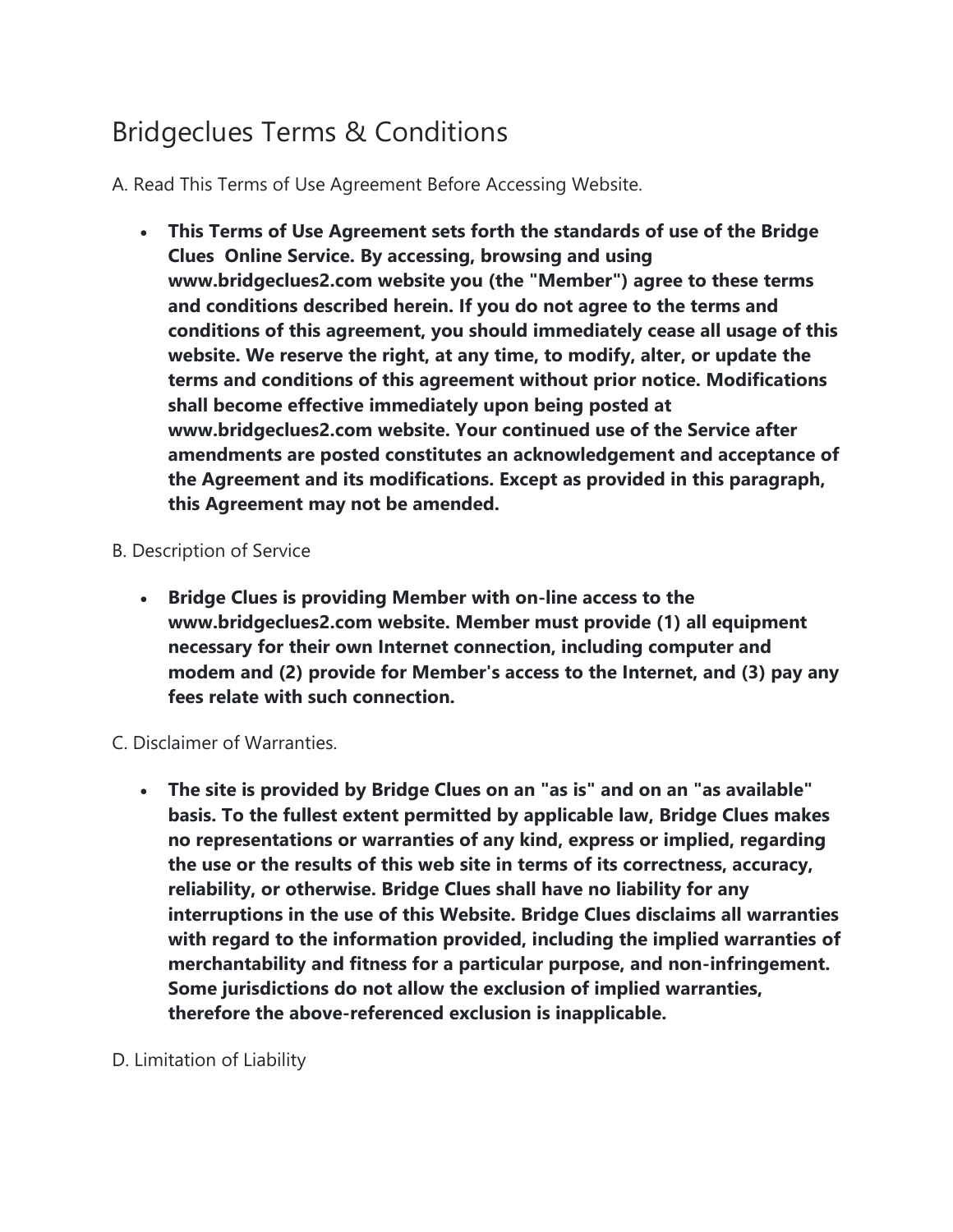**Bridge Clues SHALL NOT BE LIABLE FOR ANY DAMAGES WHATSOEVER, AND IN PARTICULAR BRIDGE CLUES SHALL NOT BE LIABLE FOR ANY SPECIAL, INDIRECT, CONSEQUENTIAL, OR INCIDENTAL DAMAGES, OR DAMAGES FOR LOST PROFITS, LOSS OF REVENUE, OR LOSS OF USE, ARISING OUT OF OR RELATED TO THIS WEB SITE OR THE INFORMATION CONTAINED IN IT, WHETHER SUCH DAMAGES ARISE IN CONTRACT, NEGLIGENCE, TORT, UNDER STATUTE, IN EQUITY, AT LAW, OR OTHERWISE, EVEN IF BRIDGE CLUES HAS BEEN ADVISED OF THE POSSIBILITY OF SUCH DAMAGES. SOME JURISDICTIONS DO NOT ALLOW FOR THE LIMITATION OR EXCLUSION OF LIABILITY FOR INCIDENTAL OR CONSEQUENTIAL DAMAGES, THEREFORE SOME OF THE ABOVE LIMITATIONS IS INAPPLICABLE.**

# E. Indemnification

 **Member agrees to indemnify and hold Bridge Clues, its parents, subsidiaries, affiliates, officers and employees, harmless from any claim or demand, including reasonable attorneys' fees and costs, made by any third party due to or arising out of Member's use of the Service, the violation of this Agreement, or infringement by Member, or other user of the Service using Member's computer, of any intellectual property or any other right of any person or entity.**

#### F. Modifications and Interruption to Service

 **Bridge Clues reserves the right to modify or discontinue the Service with or without notice to the Member. Bridge Clues shall not be liable to Member or any third party should Bridge Clues exercise its right to modify or discontinue the Service. Member acknowledges and accepts that Bridge Clues does not guarantee continuous, uninterrupted or secure access to our website and operation of our website may be interfered with or adversely affected by numerous factors or circumstances outside of our control.**

# G. Third-Party Sites

 **Our website may include links to other sites on the Internet that are owned and operated by online merchants and other third parties. You acknowledge that we are not responsible for the availability of, or the content located on or through, any third-party site. You should contact the site administrator or webmaster for those third-party sites if you have any concerns regarding such links or the content located on such sites. Your use of those third-party**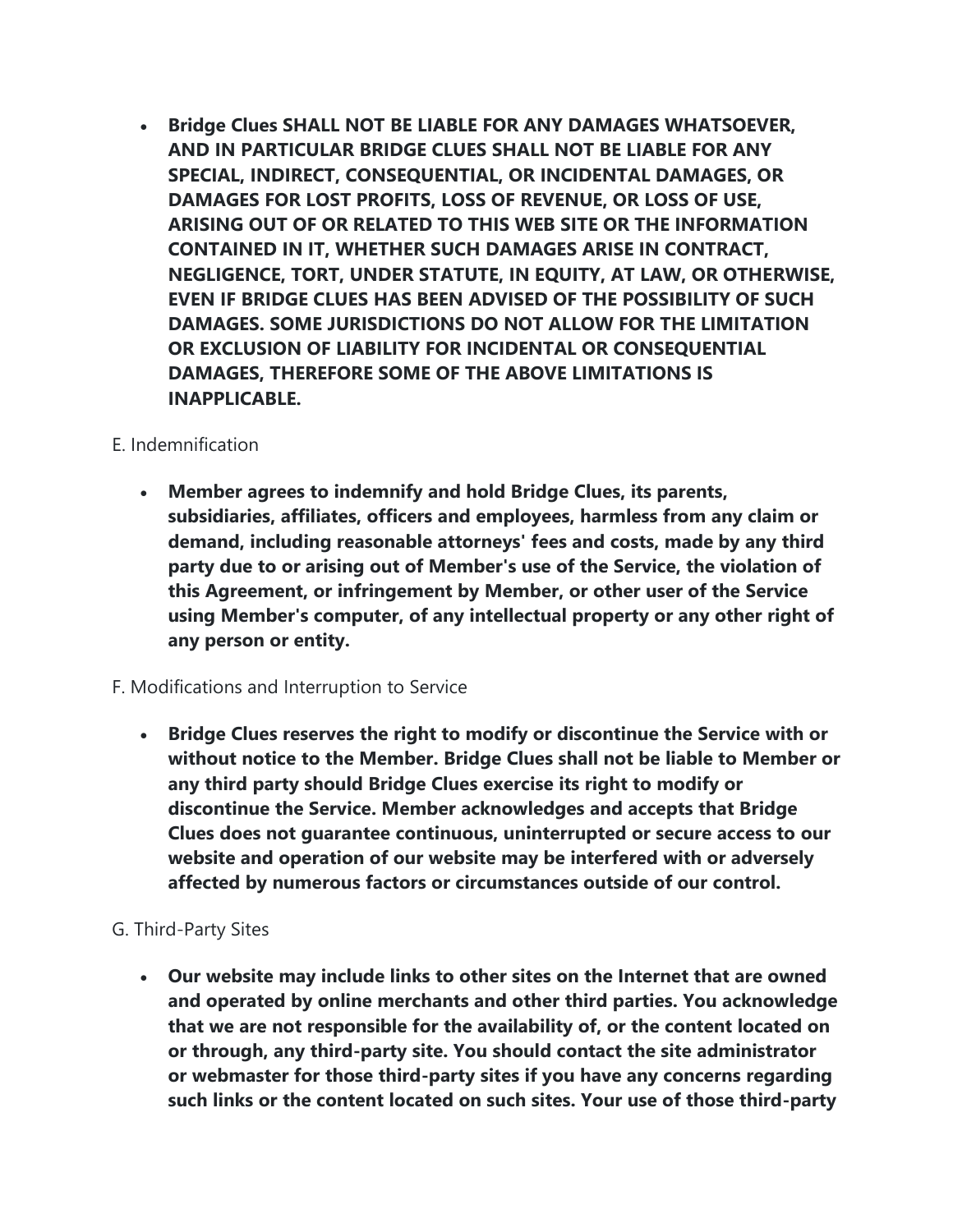**sites is subject to the terms of use and privacy policies of each site, and we are not responsible therein. We encourage all Members to review said privacy policies of third-parties' sites.**

H. Disclaimer Regarding Accuracy of Vendor Information

- **Product specifications and other information have either been provided by the Vendors or collected from publicly available sources. While Bridge Clues makes every effort to ensure that the information on this website is accurate, we can make no representations or warranties as to the accuracy or reliability of any information provided on this website.**
- **Bridge Clues makes no warranties or representations whatsoever with regard to any product provided or offered by any Vendor, and you acknowledge that any reliance on representations and warranties provided by any Vendor shall be at your own risk.**

# I. Governing Jurisdiction of the Courts California

 **Our website is operated and provided in the State of California. As such, we are subject to the laws of the State California, and such laws will govern this Terms of Use, without giving effect to any choice of law rules. We make no representation that our website or other services are appropriate, legal or available for use in other locations. Accordingly, if you choose to access our site you agree to do so subject to the internal laws of the State California.**

# J. Compliance with Laws.

 **Member assumes all knowledge of applicable law and is responsible for compliance with any such laws. Member may not use the Service in any way that violates applicable state, federal, or international laws, regulations or other government requirements. Member further agrees not to transmit any material that encourages conduct that could constitute a criminal offense, give rise to civil liability or otherwise violate any applicable local, state, national, or international law or regulation.**

# K. Copyright and Trademark Information

 **All content included or available on this site, including site design, text, graphics, interfaces, the "Daily Hands", Bridge Clues logo and the selection and arrangements thereof ("Materials") are ALL RIGHTS RESERVED Copyright © 2016 Bridge Clues, or is the property of Bridge Clues protected**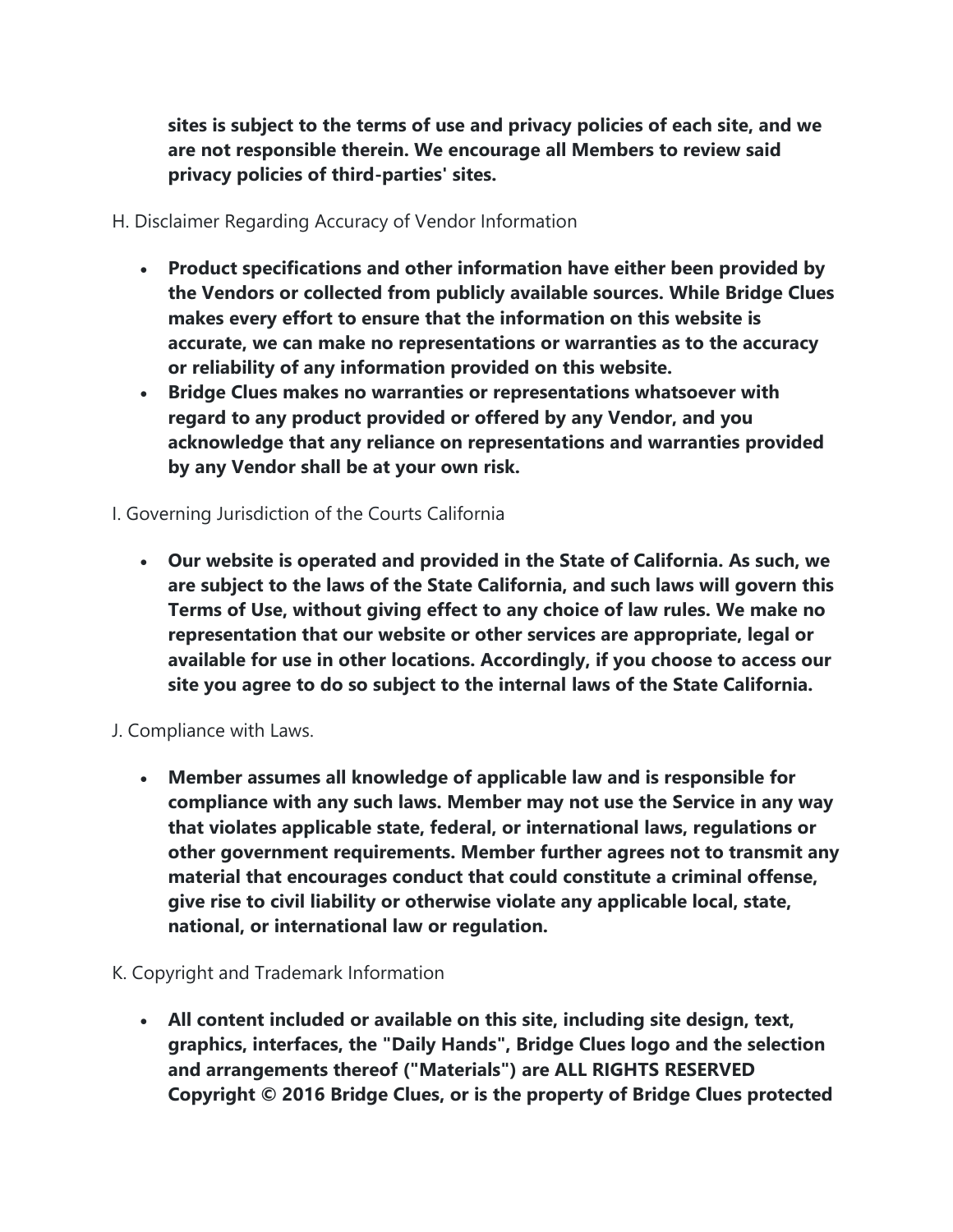**by intellectual property rights. Except as stated herein, none of the Materials may be copied, modified, reproduced, distributed, republished, extracted, downloaded, displayed, posted or transmitted in any form or by any means, including, but not limited to, electronic, mechanical, photocopying, recording, or otherwise, without the prior written permission of an authorized officer of Bridge Clues. Members agree that they will not use any robot, spider, or other automatic device, or manual process to monitor or copy our web pages or the content contained therein without prior written permission of an authorized officer of Bridge Clues.**

- **Any resale or commercial use of the Site and Materials thereof is prohibited without prior written permission of an authorized officer of Bridge Clues.**
- **Bridgeclues2.com is a proprietary mark of Bridge Clues. The Bridge Clues trademarks may not be used in connection with any product or service that is not provided by Bridge Clues, in any manner that is likely to cause confusion among customers, or in any manner that disparages or discredits Bridge Clues. Any unauthorized use of this Site may violate applicable law including copyright laws. All violators will be prosecuted to the fullest extent of the law**

#### L. Linking

 **You are granted a limited, non-exclusive right to create a hyperlink to the introductory page of this site (http://www.bridgeclues2.com) provided such link does not portray Bridge Clues or any of its services and products in a misleading, false, derogatory or otherwise defamatory manner. You may not "deep link" or link to any other pages of this Site except the introductory page. This limited right may be revoked at any time. Bridge Clues makes no claim or representation regarding, and accepts no responsibility for, the quality, content, nature or reliability of sites linking to this site.**

#### M. Other Terms

 **If any provision of this Terms of Use Agreement shall be unlawful, void or unenforceable for any reason, the other provisions (and any partiallyenforceable provision) shall not be affected thereby and shall remain valid and enforceable to the maximum possible extent. You agree that this Terms of Use Agreement and any other agreements referenced herein may be assigned by Bridge Clues Inc., in our sole discretion, to a third party in the event of a merger or acquisition. This Terms of Use Agreement shall apply in addition to, and shall not be superseded by, any other written agreement between us in relation to your participation as a Member.**